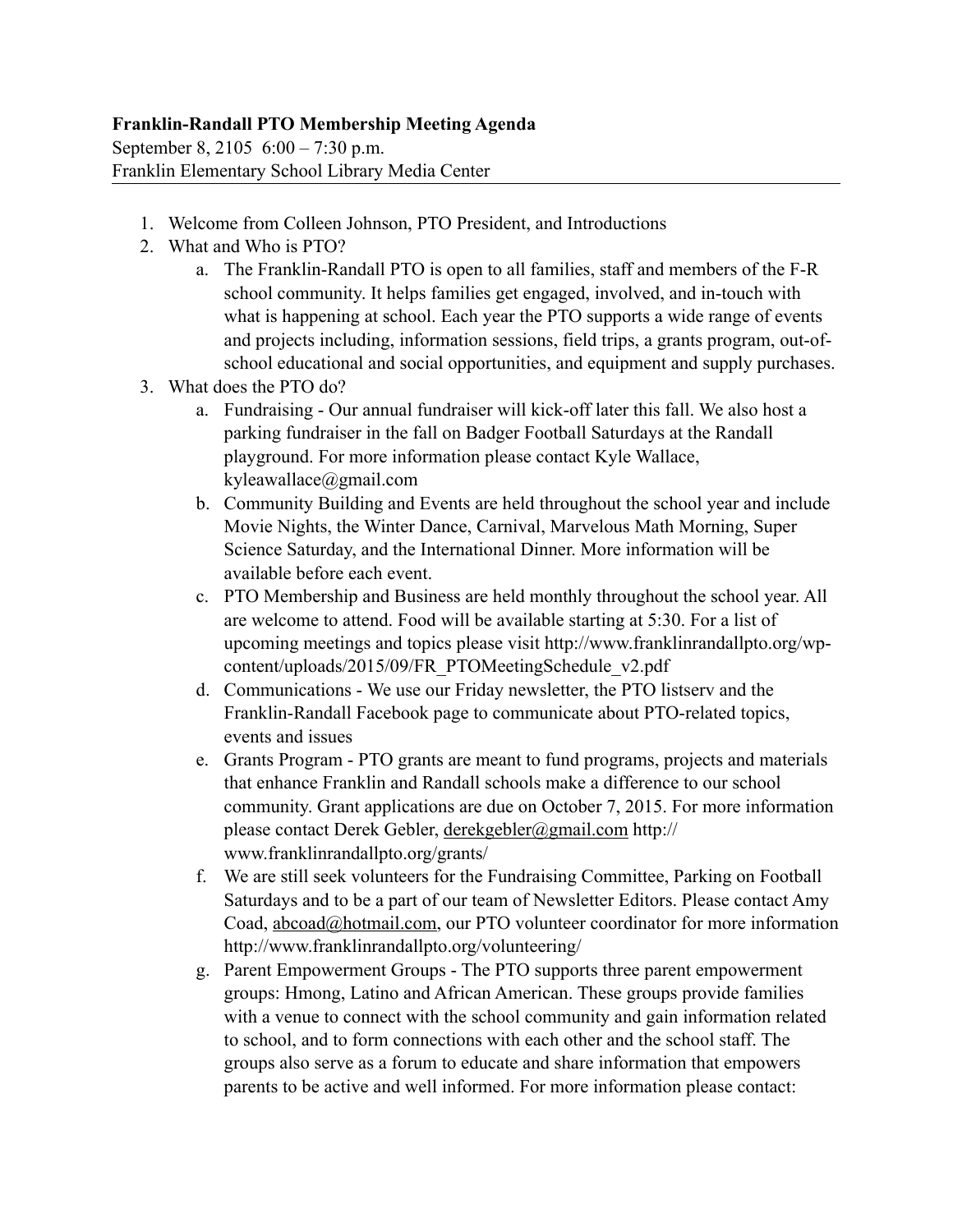- i. African-American PEG Representative: Laurie Robertson, laurierobertson@me.com
- ii. Latino PEG Representative: Ellen Boyle, [enosek@madison.k12.wi.us](mailto:enosek@madison.k12.wi.us) or Yvonne Wullschleger, ywullschlege@madison.k12.wi.us
- iii. Hmong PEG Representative: Tonya Rasmussen, trasmussen@madison.k12.wi.us
- h. Equity and Inclusion Committee This committee formed recently and is focusing on ways to include more families in school, celebrate diversity, and promote racial equity in our schools. http://www.franklinrandallpto.org/equityand-inclusion/
- i. Health and Wellness Committee This committee was formed last year to support the physical and emotional health of all Franklin and Randall students, families and staff. For more information please contact Kathi Seiden-Thomas, [seidenthomas@gmail.com](mailto:seidenthomas@gmail.com), or Cindy Lovell, Franklin-Randall School Nurse, [clovell@madison.k12.wi.us](mailto:clovell@madison.k12.wi.us) http://www.franklinrandallpto.org/health-andwellness-committee/
- j. Technology Committee This is a new committee that is collaborating with staff to investigate opportunities to bring technology into the classroom. For more information please contact Lindsay Feitlinger, [lindsay.f.feitlinger@gmail.com](mailto:lindsay.f.feitlinger@gmail.com), or Sara Campbell, sleifheit1@gmail.com
- 4. Updates from last PTO Board meetings The Board met several times this summer. We are happy to offer a new \$7000 line item to the budget to fund substitutes for F-R staff interested in a "day away" that focuses on collaboration, best practices or is aligned with each school's SIP. The Board plans on brainstorming more fundraising opportunities so this is sustainable annually. Also we would like to get input from the F-R community on how to spend some of the PTO reserves, "capital fund."
- 5. Questions and Suggestions from Members
	- a. Has splitting up the grant cycle ever been considered? Currently the grant cycle is offered only in the fall due to volunteer capacity. What about time-sensitive opportunities or requests outside the funding cycle?
	- b. What is SIP (School Improvement Plan)? Discussed below.
	- c. Has F-R PTO ever hosted an "All-Parent Fundraiser"? There is interest in exploring ways for adults to socialize.
	- d. Explain the difference between Curriculum Night vs. Open House. An Open House will be held at Franklin on October 6, 2015. This will be an opportunity for the children to show their families around the school. Food carts are planned to be available with a portion of the proceeds donated to the school. A survey is planned to get input on an open-house event vs. a typical curriculum night. Randall hosted an Open House in August before school started.
- 6. School Improvement Plan (SIP) Updates from Principal Wallace (Randall) and Principal Zarov (Franklin)
	- a. The framework of a SIP is based around the following questions:
		- i. What do we want the students to learn?